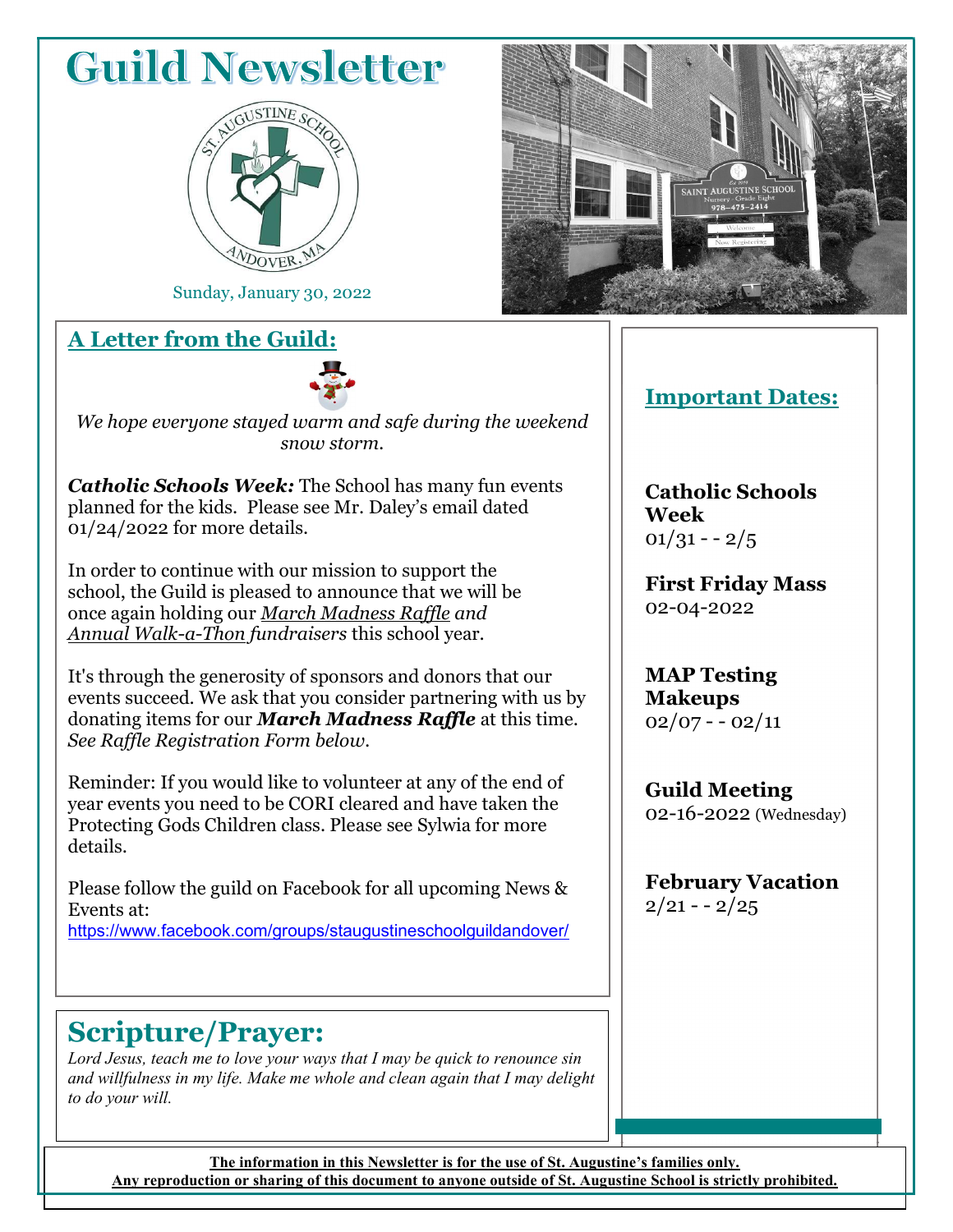

## **RAFFLE REGISTRATION FORM**

| Name:                                                                                                                       |  |
|-----------------------------------------------------------------------------------------------------------------------------|--|
| Address:<br>and the state of the state of the state of the state of the state of the state of the state of the state of the |  |
| Telephone #:                                                                                                                |  |
| Email:                                                                                                                      |  |
|                                                                                                                             |  |
| Prize for March Madness Raffle:                                                                                             |  |

Please mail your completed registration form and Raffle Prize to:

St. Augustine School Guild P.O. Box 1861 Andover, MA 01810

Or feel free to email it to guild@staugustineandover.org or Drop Off with the School Secretary

### THANK YOU FOR YOUR SUPPORT!